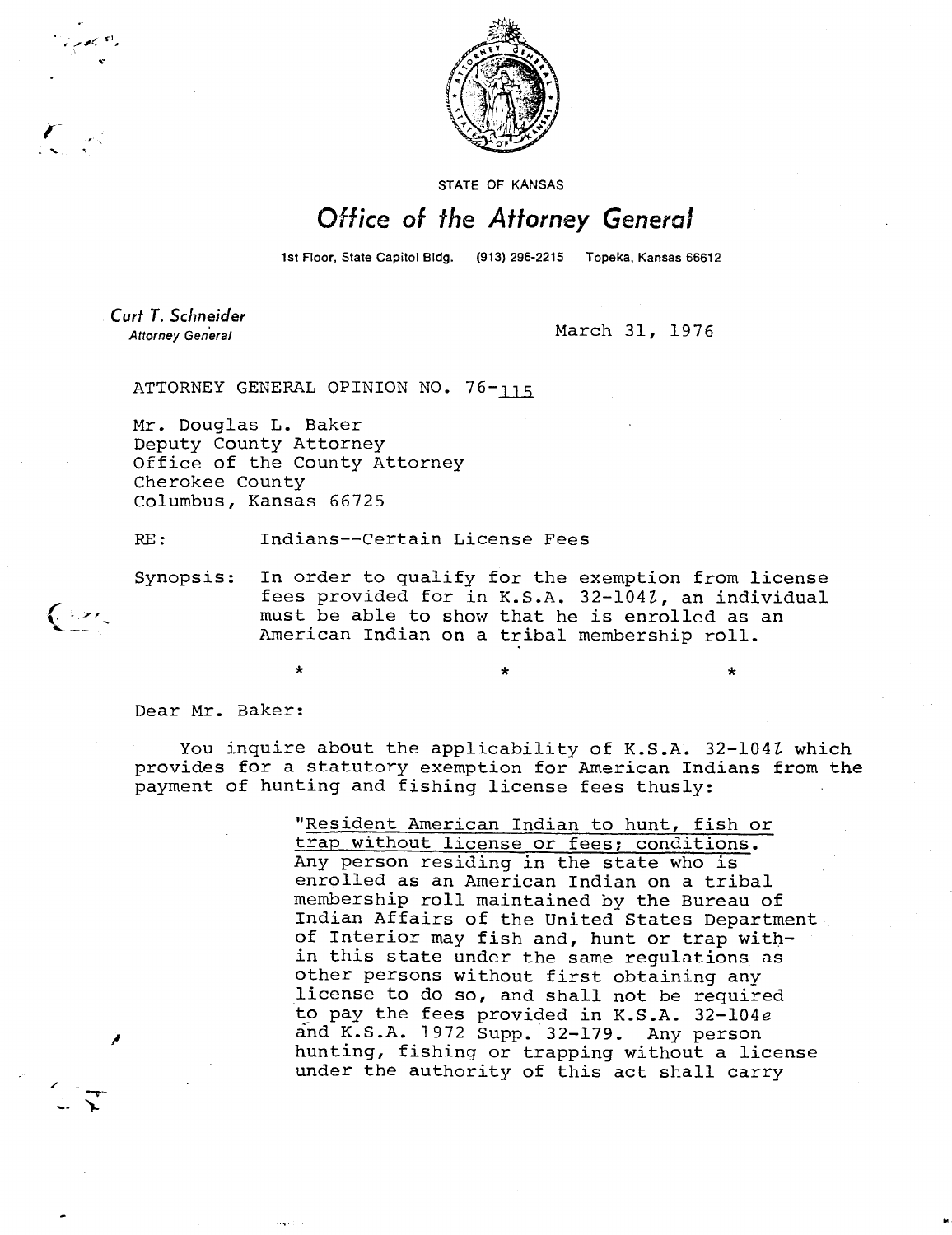Mr. Douglas L. Baker March 31, 1976 Page 2

 $\epsilon_{\rm max}$ 

upon his person and exhibit upon demand of any game warden or other law enforcement officer a certificate of degree of Indian blood issued by said Bureau of Indian Affairs. [L. 1971, ch. 142, §1; L. 1973, ch. 179, §1; July 1.]

Specifically, you ask whether an individual must be enrolled on a tribal membership roll to qualify for the exemption.

A review of some of the policies and procedures of the Bureau of Indian Affairs may help in clarifying your inquiry. Normally, every American Indian tribe in the United States maintains a current membership roll. On proper showing by an applicant, the Bureau of Indian Affairs will issue a certificate showing the individual's degree of Indian blood and his membership roll number. However, in 1907 the United States Congress closed the tribal rolls of the "Five Tribes" (Cherokee, Choctaw, Seminoles, Creek, and Chickasaw). Therefore, no new numbers have been added to the rolls of the "Five Tribes". The Bureau of Indian Affairs issues certificates to show the degree of Indian blood, but cannot issue a membership roll number for individuals descended from members of the Five Tribes.

Kansas in providing for the fee exemption in K.S.A. 32-1042 made no provisions for the anomaly of the "Five Tribes". The law clearly requires that in order to qualify for the exemption, one must be "enrolled as an American Indian on a tribal membership roll maintained by the Bureau of Indian Affairs". While this describes the vast majority of American Indians, it does not apply to members of the "Five Tribes". Since there is no alternative means of qualifying for the exemption, these Indians would be required to pay the normally required fees.

In addition, you inquire about the significance of the degree of Indian blood. As for the Kansas law in question, the amount of Indian blood is irrelevant and immaterial. While the degree of Indian blood might have some significance in the distribution of tribal monies, it is unrelated to the issues you raise.

Therefore, it is my opinion that in order to qualify for the exemptions provided in K.S.A. 32-1041, an individual must be able to show that he is enrolled on tribal membership rolls